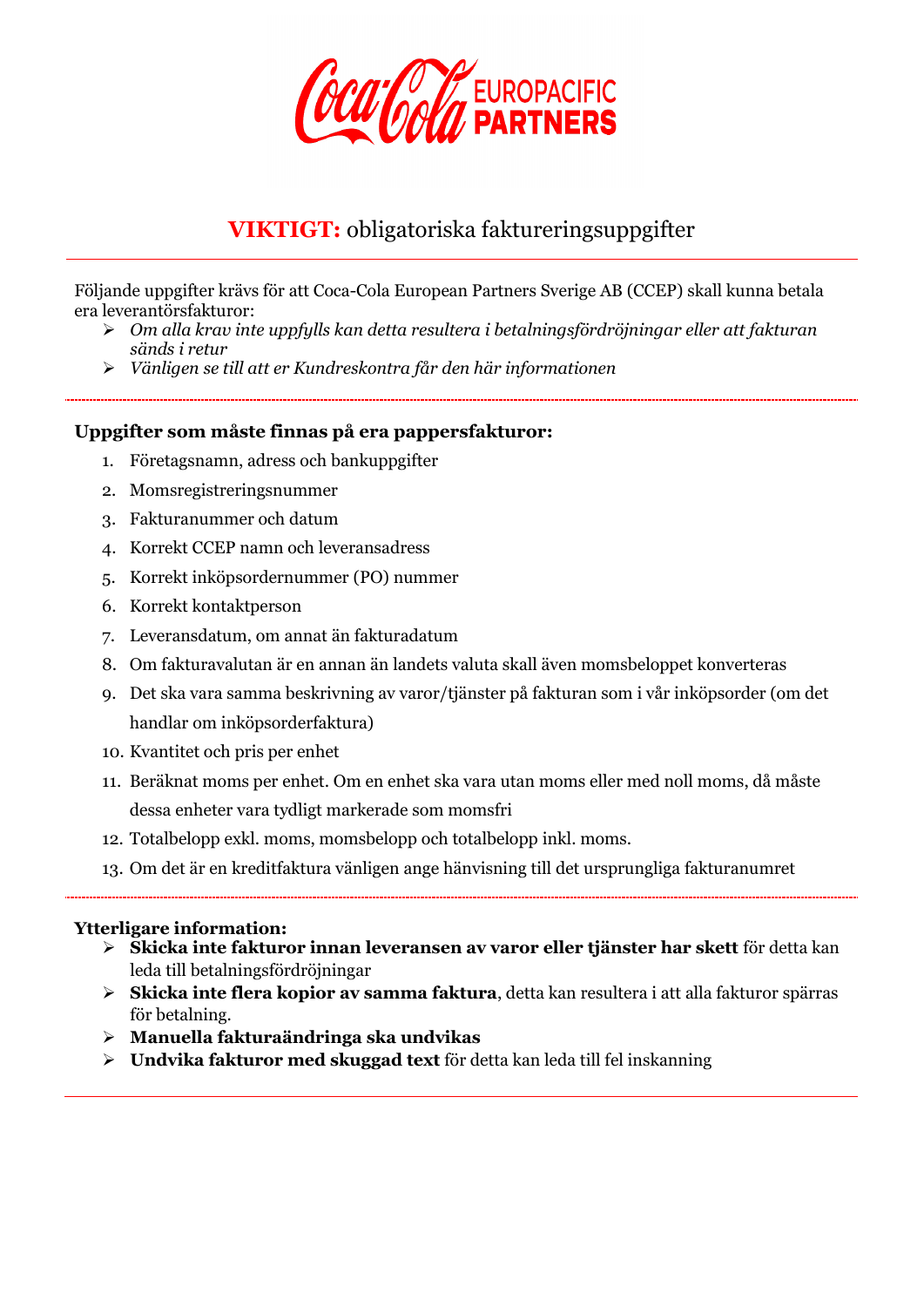

## **VIKTIGT:** CCEP e-mailadresser

Det krävs korrekt faktureringsadress för att Coca-Cola European Partners Sverige AB (CCEP) skall kunna betala era leverantörsfakturor.

- *Om fakturaadressen inte är rätt kan detta resultera i betalningsfördröjningar eller rentav fakturor som inte kommer fram till oss.*
- *Vänligen se till att er Kundreskontra får den här informationen*

| <b>Fakturaadress:</b>                                      | Coca-Cola Europacific Partners Sverige AB<br>Leverantörsreskontran<br>Dryckesvägen 2C,<br>Jordbro<br>136 87 Haninge,<br>Sweden<br>VAT No. SE556471830101 |
|------------------------------------------------------------|----------------------------------------------------------------------------------------------------------------------------------------------------------|
| e-mail adress för fakturor i PDF eller TIF format:         |                                                                                                                                                          |
| endast PDF eller TIFF aCCEPpteras<br>⋗                     |                                                                                                                                                          |
| e-mail adressen används endast för leverantörfakturor<br>⋗ | ReadSoftSE@ccep.com                                                                                                                                      |
| varige pdf/tiff fil ska innehålla bara en faktura<br>⋗     |                                                                                                                                                          |
| flera pdf/tiff filer kan bifogas i samma mail.<br>⋗        |                                                                                                                                                          |
| ➤<br>Man behöver inte skicka fakturorna till både post.    |                                                                                                                                                          |
| Postadress (pappersfakturor)                               | Coca-Cola Europacific Partners Sverige AB<br>Leverantörsreskontran<br>Dryckesvägen 2C,<br>Jordbro<br>136 87 Haninge,<br>Sweden<br>VAT No. SE556471830101 |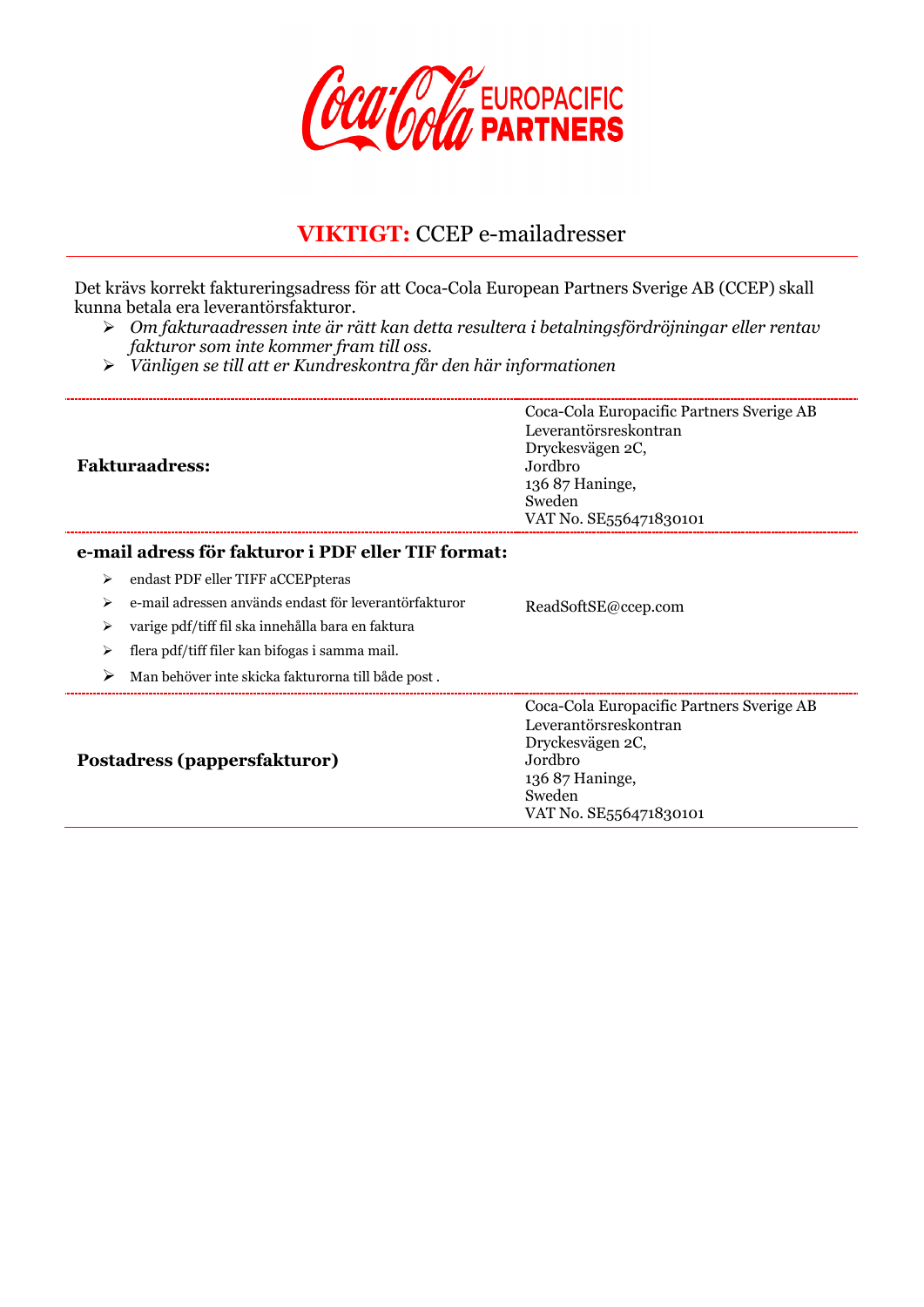

## **IMPORTANT:** Information CCEP requires on your paper invoice

The information contained in this page outlines requirements your invoice must meet in order to receive payment from CCEP.

- *Failure to comply with these requirements may result in payment issues and delays, including returned invoices.*
- *Please ensure your Accounts Receivable Department is informed of these requirements in order to avoid payment issues.*

#### **Absolutely necessary information required on your paper invoice:**

- 1. Your company name, address and bank account
- 2. Your VAT registration number, if applicable
- 3. Invoice number and invoice date
- 4. Correct CCEP company name, "Bill to" and delivery address
- 5. Correct CCEP Purchase Order (PO) number. One PO, one invoice.
- 6. Correct CCEP contact name
- 7. Time of supply, if different from the invoice date
- 8. Invoice Currency. If the invoice currency is different from the country currency, VAT amount shall be converted in country currency
- 9. Breakdown and description of the goods / services, exactly as it is in your CCEP PO, if PO issued.
- 10. Quantity and unit price per item
- 11. Rate of VAT charged per item. If an item is VAT exempt or VAT zero-rated make clear no VAT on these items
- 12. Total amount excluding VAT / total VAT amount / total amount including VAT
- 13. If the document is credit note, the number of the referred invoice

#### **Additional help and information:**

- **Do not send invoices prior to delivery of good(s)/service(s),** as this will cause delays in payment.
- **Do not send duplicate copies of your invoices**, as our control procedures may keep us from paying either one.
- **Do no submit invoices with manual alterations.**
- **Avoid sending invoices with shading,** as it may affect the quality of the scanning process.